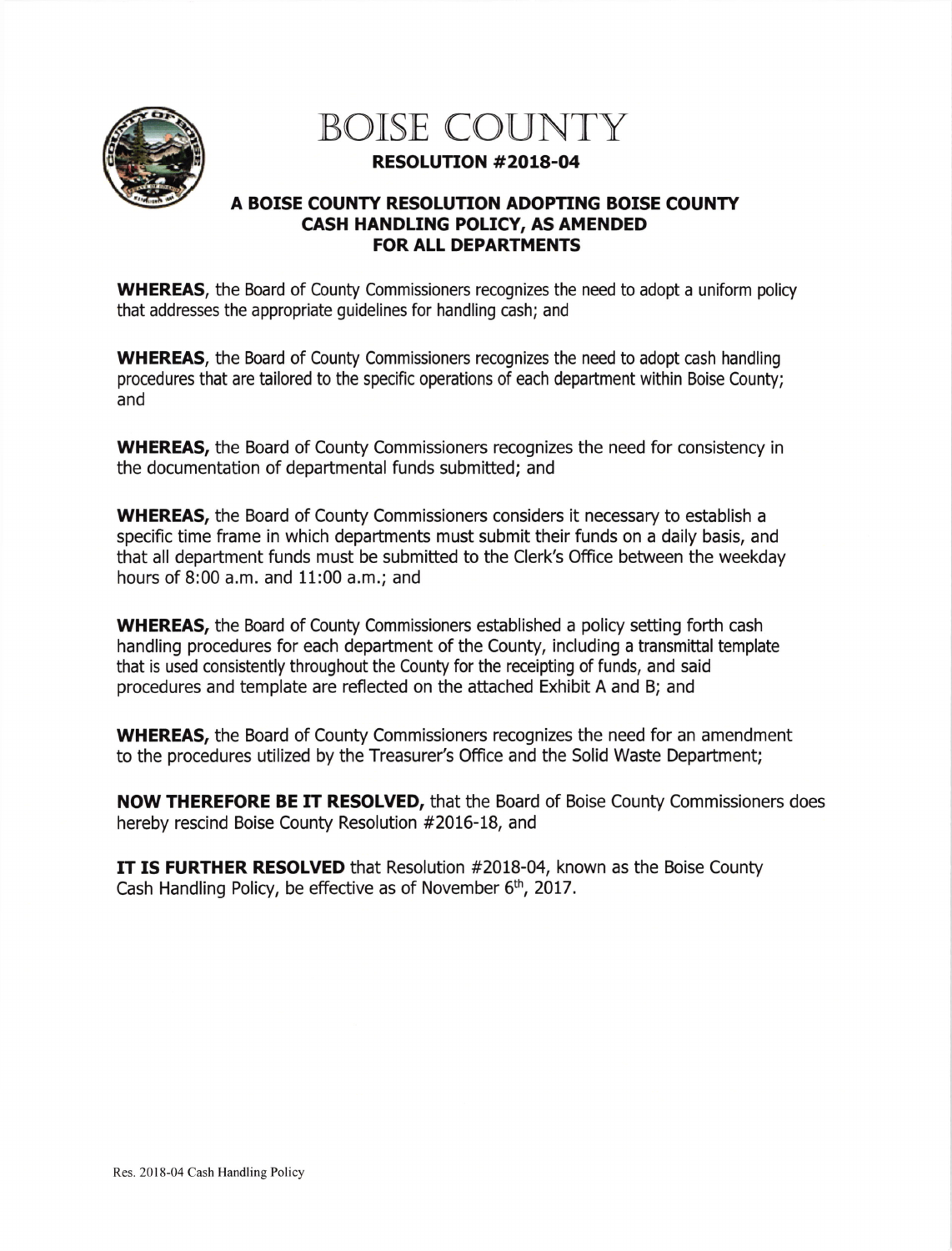APPROVED and ADOPTED in open session this 6<sup>th</sup> day of November, 2017.



BOISE COUNTY BOARD OF COMMISSIONERS

đσ.

ALAN D. WARD, Chairman

B. JACKSON, Commissioner

LAURA L. BAKÉR, Commissioner

ATTEST: Mary O. Prisco

Mary T. Prisco, Clerk to the Board